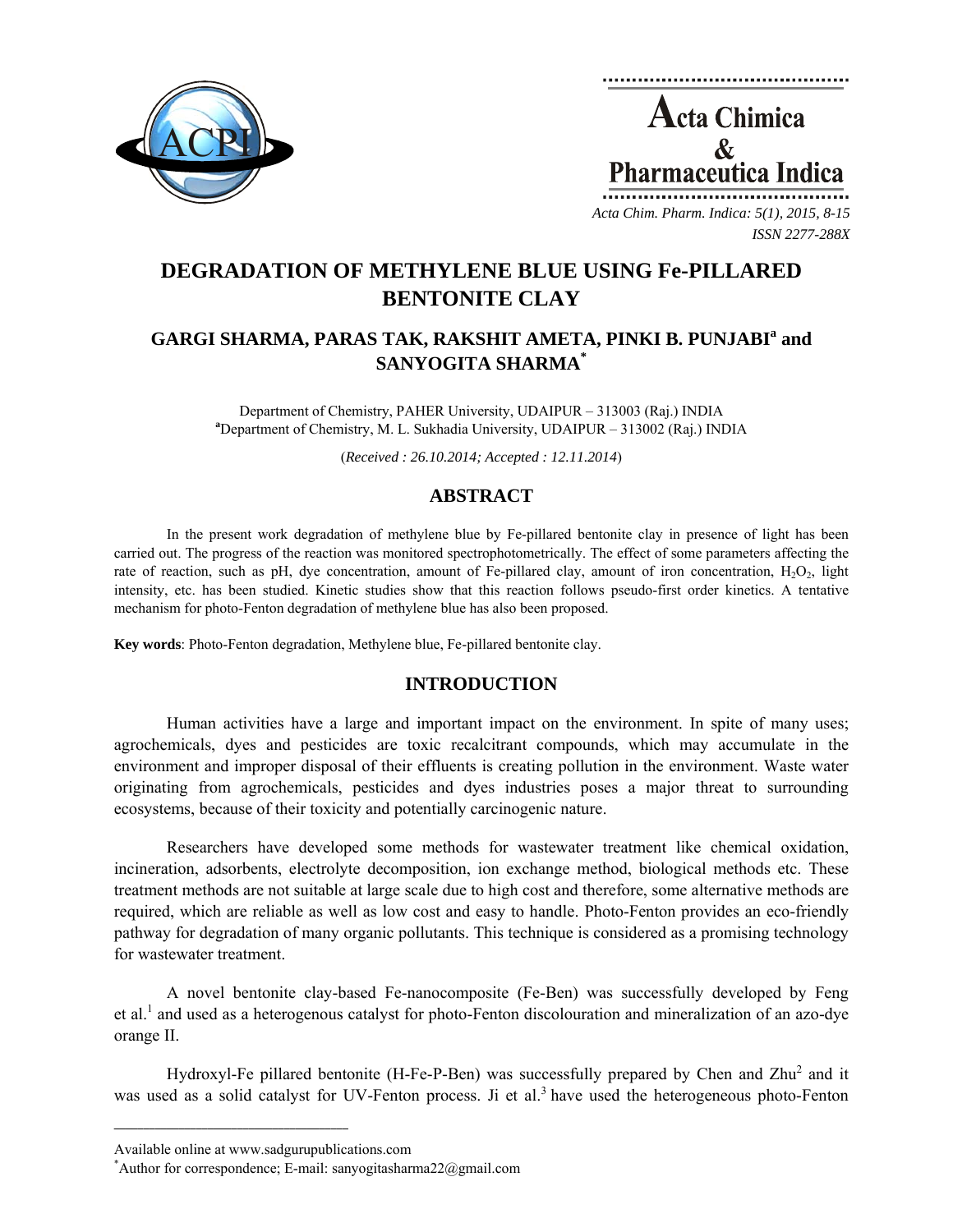process using  $Life(WO_4)$  as catalyst to degrade methylene blue (MB) dye in aqueous solution. The results indicated that  $LiFe(WO_4)$  could effectively catalyze the decolorization of MB in the presence of UV light and  $H_2O_2$ .

Kavitha and Palanivelu et al.<sup>4</sup> have examined the efficiency of different Fenton-related oxidative processes such as Fenton, solar-Fenton and UV-Fenton using phenol as a model compound in simulated and industrial wastewater. Giroto et al.<sup>5</sup> have carried out the degradation of polyvinyl alcohol (PVA) by the photo-Fenton process with aim of investigating the effect of process conditions on the polymer degradation rate.

Lucas and Peres et al.<sup>6</sup> have studied the oxidative decolorization of reactive Black 5 (RB5) in aqueous solution by using Fenton  $(H_2O_2/Fe^{2+})$  and photo-Fenton  $(H_2O_2/Fe^{2+}/UV)$  processes while Hong et al.<sup>7</sup> have investigated the effect of temperature on the equilibrium adsorption of methylene blue dye from aqueous solution using bentonite.

Panizza et al.<sup>8</sup> have compared the direct and indirect electrochemical oxidation of a synthetic solution containing methylene blue whereas Rafatullah et al.<sup>9</sup> have investigated the use of low-cost adsorbents for the removal of methylene blue (MB) from solution.

Golder et al.<sup>10</sup> have studied electrocoagulation (EC) of aqueous dye solutions of two different industrial dyes of methylene blue and eosin yellowish. Ai and Jiang<sup>11</sup> reported the efficient removal of organic dye from aqueous solution with a self-assembled cylindrical graphene–carbon nanotube hybrid which can be directly fabricated by a simple one-step hydrothermal process.

Fatimah et al.<sup>12</sup> have carried out the synthesis of a ZnO/montmorillonite photocatalyst based on natural montmorillonite using a sol–gel intercalation in photocatalytic and photochemical degradation of methylene blue while Vaishnave et al.<sup>13</sup> studied effective decolorization and degradation of methylene blue dye by using photo-Fenton and sono-photo-Fenton processes.

## **EXPERIMENTAL**

#### **Preparation of bentonite supported photo-Fenton reagent**

Solutions A, B, C, D and E were prepared separately in a beaker. 6.950 g, 13.90 g, 20.85 g, 27.80 g and 34.75 g of FeSO<sub>4</sub> were taken, respectively and then in each 500 mL beaker of distilled water and 50 g bentonite clay and few drops of dilute  $H_2SO_4$  were added to it. Solutions A, B, C, D and E were separately stirred on magnetic stirrer for 5-6 hours .The product was filtered and washed with distilled water 6-7 times. It was dried in an oven at 100 °C for 4-5 hours.

Stock solution of methylene blue dye ( $1.0 \times 10^{-3}$  M) was prepared in doubly distilled water. It was further diluted as and when required. The photochemical degradation of methylene blue dye was studied after addition of 0.05 g of Fe-pillared clay in 50 mL dye solution (1.70 x 10<sup>-5</sup> M) and (0.15 N Fe<sup>2+</sup>) was added to it. Then 0.2 mL amount of  $H_2O_2$  was added. The pH of the reaction mixture was adjusted to 3.0 and this solution was exposed to a 200 W tungsten lamp at 50.0 mWcm<sup>-2</sup>. Irrdiation was carried out in glass vessel (Pyrex. 100 mL). A solarimeter (Suryamapi CEL 201) was used for the measurement of light intensities.

Water filter was used to cut thermal effect. A digital pH meter (Systronic Model 335) was used to measure pH of the dye solutions. pH of the dye solutions were adjusted by addition of previously standardized 0.1 N sulphuric acid and 0.1 N sodium hydroxide solution. UV-Visible spectrometer (Systronic Model 106) was used to measure absorbance (A) of the dye solution at regular time intervals. Controlled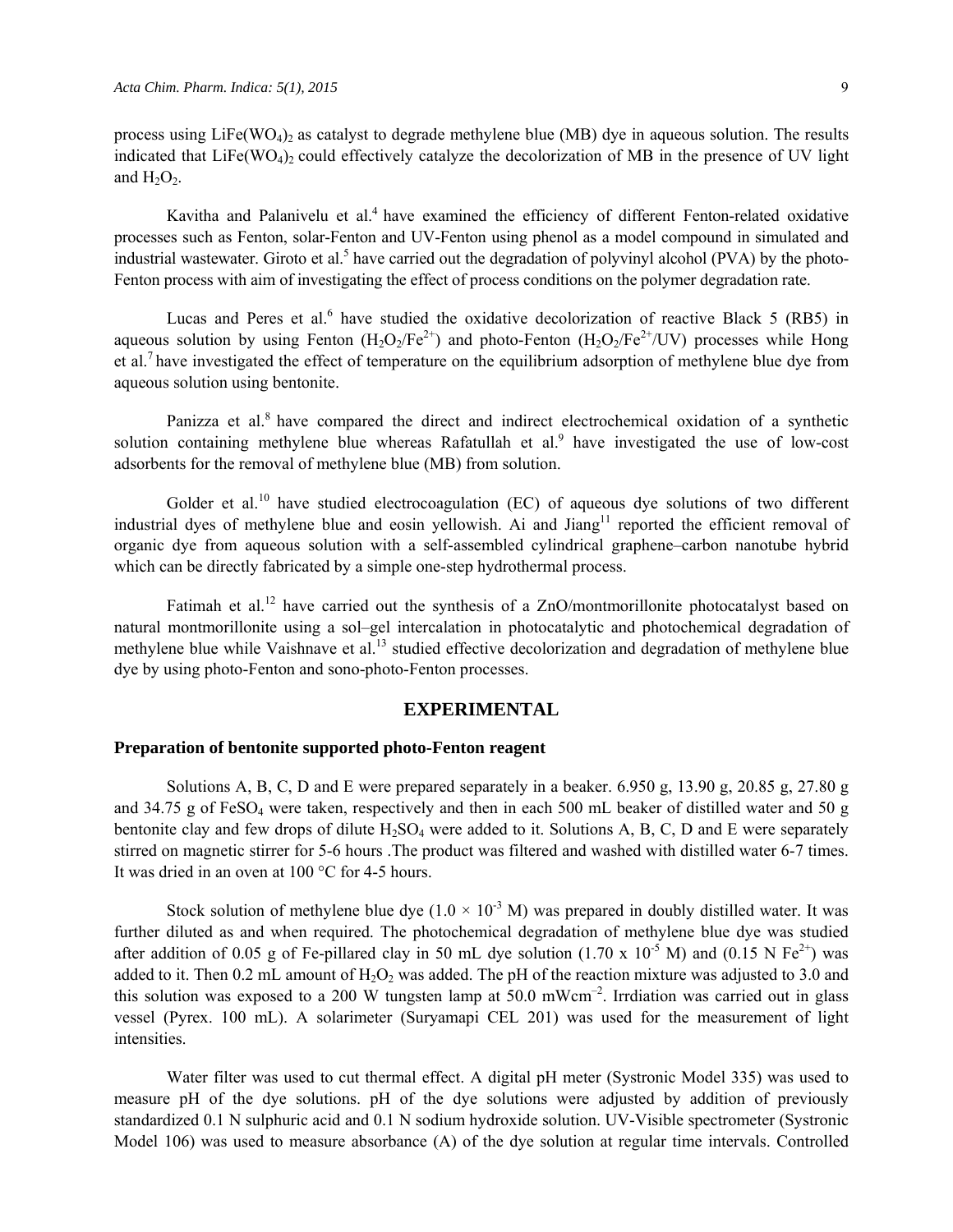experiments were also carried out to confirm that the degradation of methylene blue by Fe-pillared bentonite clay and by using  $H_2O_2$  was photo-Fenton in nature.

## **RESULTS AND DISCUSSION**

Degradation of methylene blue was observed at  $\lambda_{\text{max}} = 665 \text{ nm}$ . A graph plotted between log A v/s time was a straight line, which shows that photo-Fenton degradation of methylene blue follows pseudo-first order kinetics. The rate constant for degradation of dye was calculated by the following expression –

$$
k = 2.303 \times \text{Slope}
$$
 ... (1)

A typical run has been presented in Table 1 and graphically represented in Fig. 1.

**Table 1: A typical run** 

| $pH = 3.0$                                                  |                  | $[Fe^{2+}] = 0.15 N$                        |
|-------------------------------------------------------------|------------------|---------------------------------------------|
| [Methylene blue] = $1.70 \times 10^{-5}$ M                  |                  | $H_2O_2 = 0.20$ mL                          |
| Amount of Clay = $0.05$ g                                   |                  | Light intensity = $50.0$ mWcm <sup>-2</sup> |
| Time (min.)                                                 | Absorbance $(A)$ | $1 + \log A$                                |
| 1.0                                                         | 0.209            | 0.3201                                      |
| 2.0                                                         | 0.173            | 0.2380                                      |
| 3.0                                                         | 0.146            | 0.1644                                      |
| 4.0                                                         | 0.118            | 0.0719                                      |
| 5.0                                                         | 0.102            | 0.0086                                      |
| Rate constant (k) = $3.07 \times 10^{-3}$ sec <sup>-1</sup> |                  |                                             |



**Fig. 1: A typical run** 

## **Effect of pH**

The effect of pH on the rate of degradation of methylene blue was investigated in the pH range 3.0 to 10.0. The results are graphically presented in Fig. 2. It is evident from the data that the photochemical degradation of methylene blue is very sensitive to pH of the reaction medium. The rate of reaction was found to optimum at  $pH = 3.0$  and after that it decreases. It may be attributed to the fact that, at high  $pH$ , the generation of • OH radicals gets slowed down because of the formation of the ferric hydroxo complex.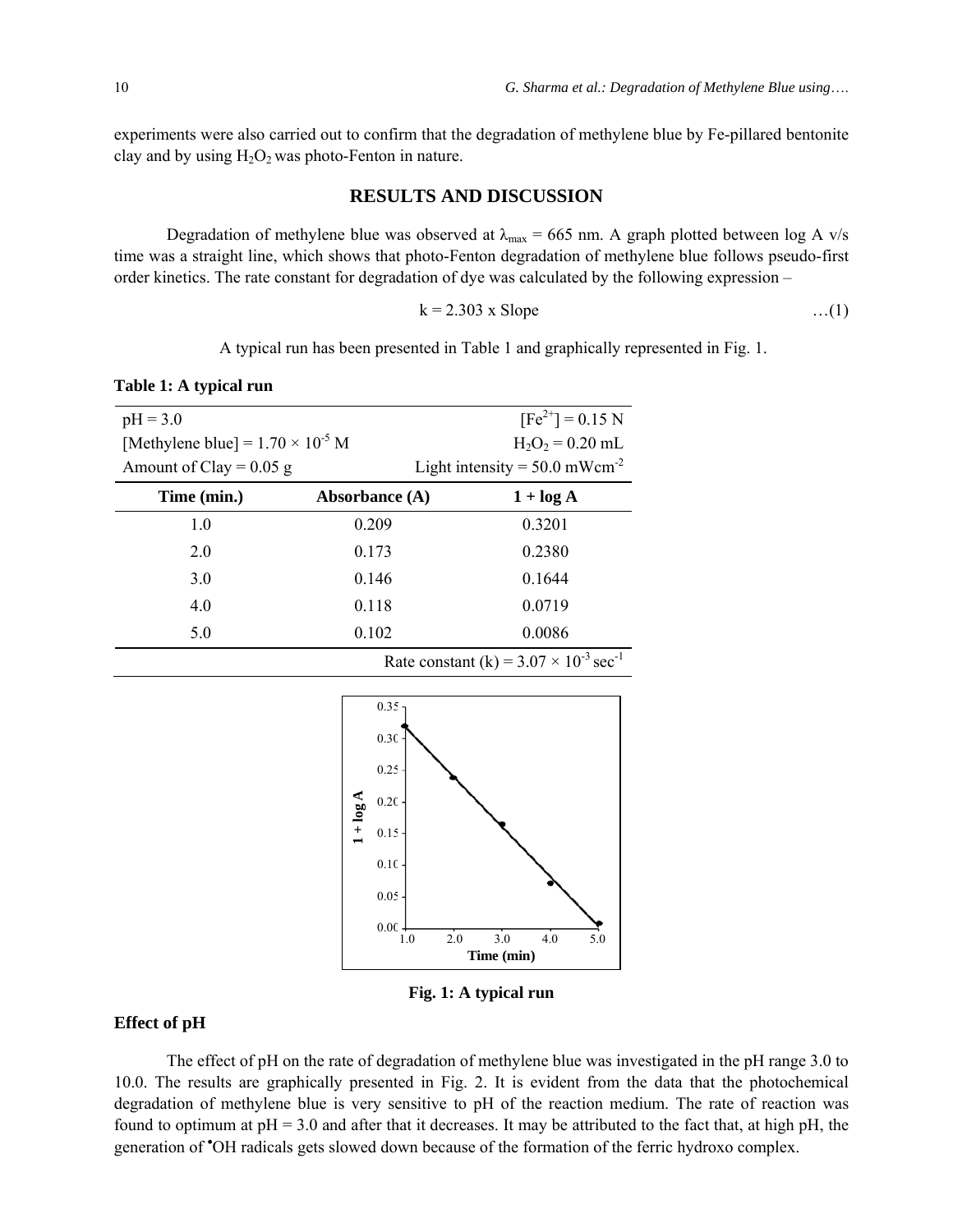

**Fig. 2: Effect of pH** 

#### **Effect of dye concentration**

Effect of variation of dye concentration on the rate of reaction was also studied by taking different concentrations of methylene blue solution. The results are graphically presented in Fig. 3. Effect of variation of dye concentration was also studied by taking different concentrations of dye i.e. 1.3 x 10<sup>-5</sup> M to 1.9 x 10<sup>-5</sup> M.



**Fig. 3: Effect of dye concentration** 

The rate of photochemical degradation was found to increase with increasing concentration of methylene blue upto  $1.70 \times 10^{-5}$  M. Further increase in its concentration resulted in a sudden decrease in the rate of degradation. This may be explained on the basis that initially on increasing the concentration of methylene blue, more molecules of methylene blue were available for degradation. However, on increasing the concentration above  $1.70 \times 10^{-5}$  M, the reaction rate was found to decrease. It may be attributed to the fact that as the concentration of methylene blue was increased above  $1.70 \times 10^{-5}$  M, it started acting like a filter for the incident light and therefore, its larger concentration will not permit the desired light intensity to reach the dye molecules in the bulk of the solution. Thus, a decrease in the rate of photochemical degradation of methylene blue was observed.

#### **Effect of amount of clay**

The effect of amount of clay on the rate of photodegradation of methylene blue was observed by keeping all other factors identical. The amount of clay also affects the process of dye degradation. Different amounts of Fe-pillared clay were used (0.05 to 0.21 g). The results are graphically presented in Fig. 4.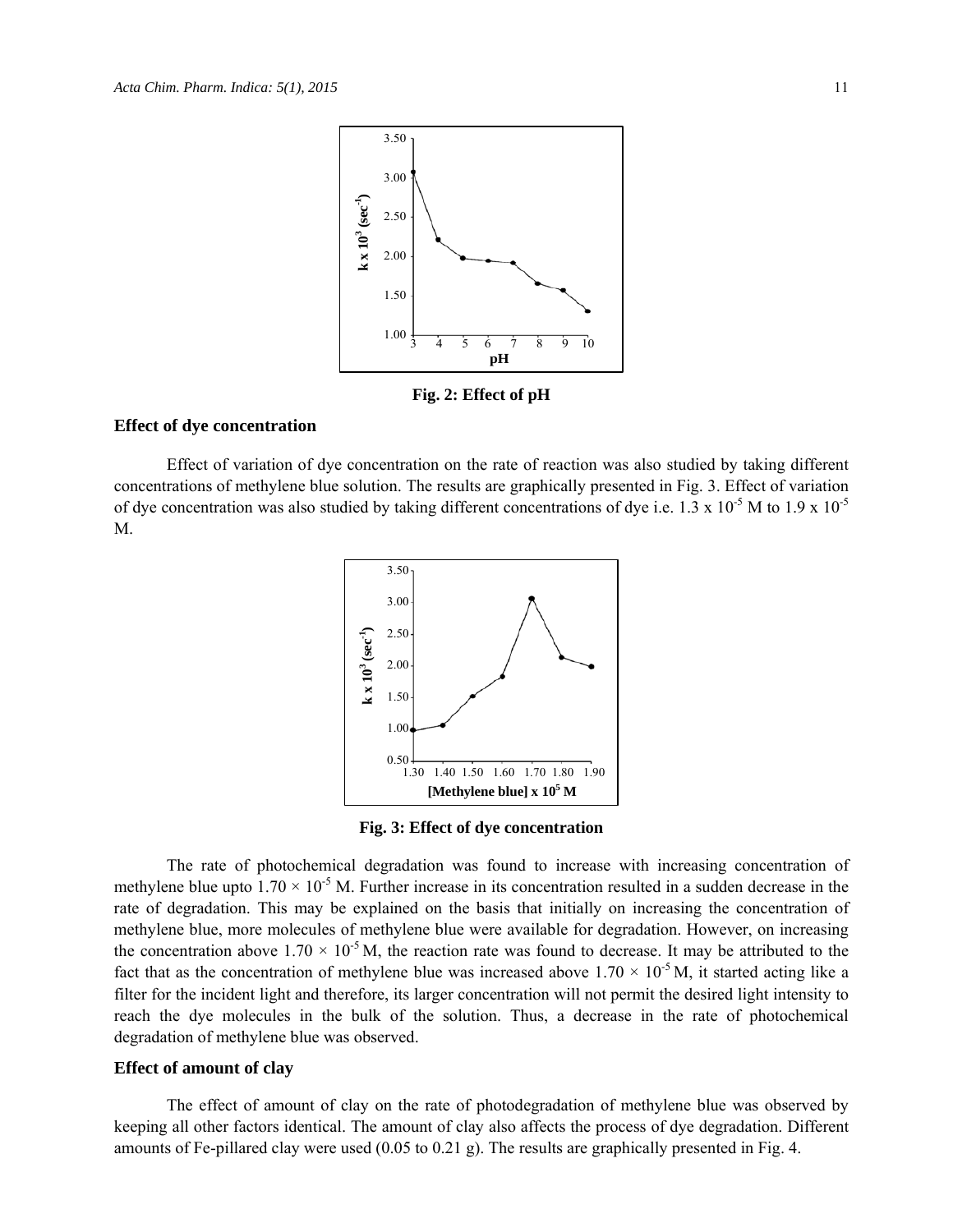

**Fig. 4: Effect of amount of clay** 

There was a decreasing in the rate of reaction as increases the amount of Fe-pillared clay above 0.05 g. This may be due to the role of iron present in clay as a scavenger of <sup>\*</sup>OH radicals. As a result, the rate of photodegradation of the dye decreases.

## **Effect of ferrous ion concentration**

The effect of concentration of  $Fe^{2+}$  ions on the rate of photodegradation of methylene blue was observed by keeping all other factors identical. Different iron concentration was used (0.05-0.25 N). The results are summarized in Fig. 5.



**Fig. 5: Effect of iron concentration** 

It is clear from the data that the rate of photodegradation increases on increasing the concentration of  $Fe<sup>2+</sup>$  ions upto 0.15 N, while a reverse trend was observed beyond this limit. This may be explained on the basis that increase in the  $Fe^{2+}$  ion concentration in the reaction mixture is accompanied by enhanced generation of  $\textdegree$ OH radicals consequently increasing the rate of photodegradation. After the optimal  $Fe^{2+}$  ions addition, the higher concentration of  $Fe^{2+}$  resulted in a brown turbidity that causes the recombination of  $\textdegree$ OH radicals. Fe<sup> $2+$ </sup> also reacts with  $\text{O}H$  as a scavenger and therefore, the rate decreases.

## **Effect of amount of hydrogen peroxide**

The effect of amount of hydrogen peroxide on the photodegradation of methylene blue was also investigated. The amount of  $H_2O_2$  ranges from (0.1-0.8 mL). The results are graphically presented in Fig. 6.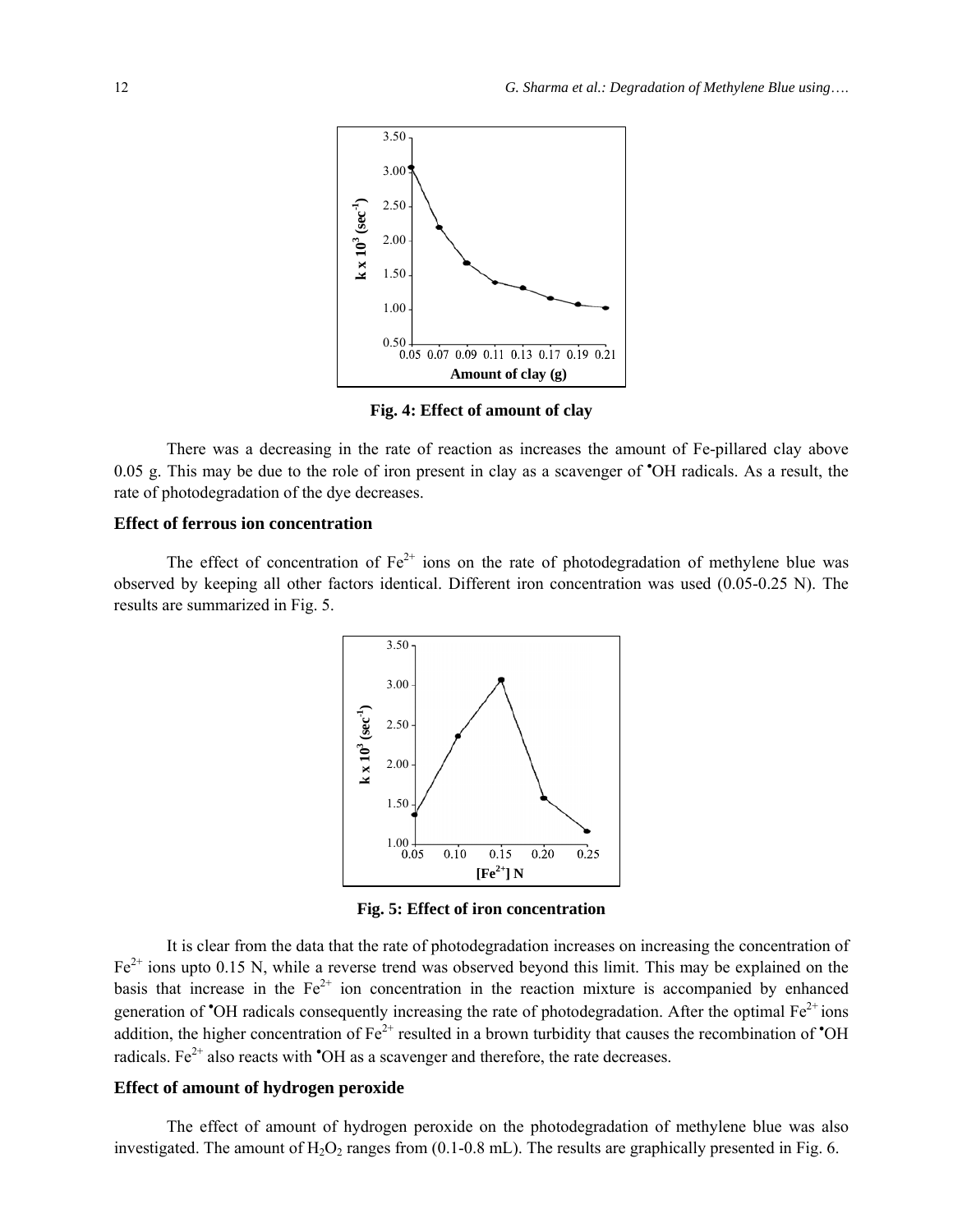

**Fig. 6: Amount of hydrogen peroxide** 

It was observed that the rate of reaction increases on increasing the amount of  $H_2O_2$  upto 0.20 mL thereafter, a decrease in the rate of degradation was observed. This can be explained on the basis that at optimum concentration of  $H_2O_2$ , more hydroxyl radicals are produced by  $Fe^{2+}$  ions, which degrade more dye molecules. On further increasing the amount of  $H_2O_2$ , the rate of reaction was found to decrease. It is because of the fact that as the amount of  $H_2O_2$  was increased along its optimum condition (0.20 mL), the rate of the reaction [Eq. 5 and 6 of mechanism] becomes fast and 'OH radicals are consumed rapidly due to more availability of  $H_2O_2$  molecule. The peroxide radicals formed are utilized [Eq. 7 of mechanism] and  $H^+$  ions were produced. The production of  $H^+$  ions were confirmed by a slight decrease in pH of the reaction mixture at the end of reaction. As a consequence, the rate of photodegradation decreases.

#### **Effect of light intensity**

The effect of light intensity on the photodegradation of methylene blue was also observed. The results are graphically presented in Fig. 6.



**Fig. 7: Effect of light intensity** 

A linear plot was obtained between the rate constant and light intensity. It is evident from the data that an increase in the light intensity increases the rate of reaction because an increase in the intensity of light will increase the number of photons striking catalyst particles per unit time per square cm. As a result, more photons will react with  $Fe<sup>3+</sup>$  ions and generate more number of active species (hydroxyl radical) and hence, resulting in an increase in the rate of reaction.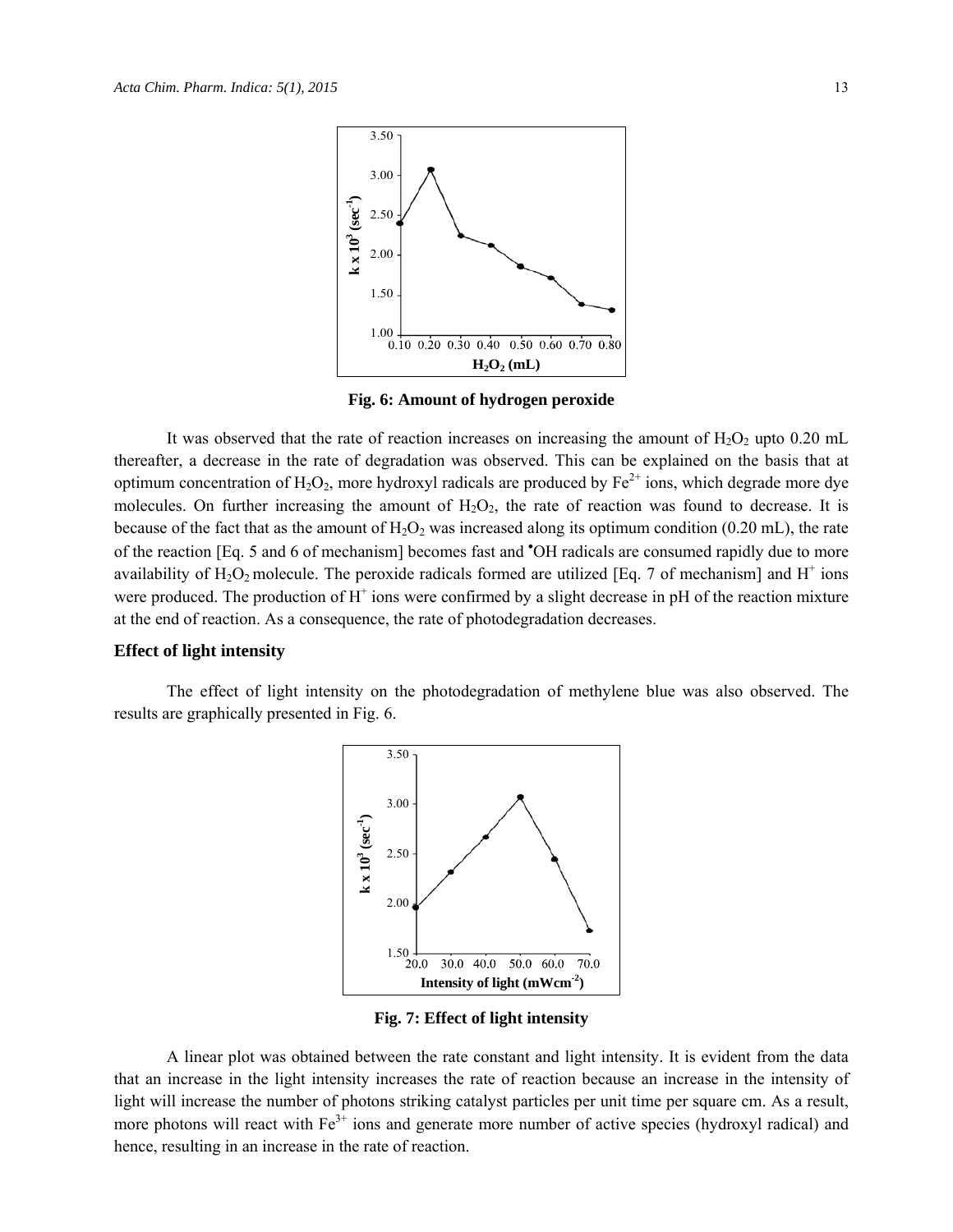#### **Mechanism**

On the basis of the experimental observations and corroborating the existing literature, the mechanism of Fenton oxidation is based on the generation of 'OH radicals by the catalytic decomposition of H<sub>2</sub>O<sub>2</sub> in acidic media. In presence of Fe<sup>2+</sup>, the peroxide breaks down to <sup>•</sup>OH and <sup>–</sup>OH, according to the following reaction.

$$
\text{Fe}^{2+} + \text{H}_2\text{O}_2 \longrightarrow \text{Fe}^{3+} + {}^{\bullet}\text{OH} + {}^{\circ}\text{OH}
$$
...(2)

$$
Fe^{3+} + H_2O_2 + hv \rightarrow Fe^{2+} + OOH + H^+ \tag{3}
$$

$$
Fe^{3+} + H_2O + hv \to Fe^{2+} + OH + H^+ \tag{4}
$$

$$
^{\bullet}OH + H_2O_2 \rightarrow HO_2^{\bullet} + H_2O \qquad \qquad \dots (5)
$$

$$
\text{Fe}^{2+} + {}^{\bullet}\text{OH} \rightarrow \text{Fe}^{3+} + {}^{\bullet}\text{OH}
$$
...(6)

$$
Fe^{3+} + HO_2^{\bullet} \to Fe^{2+} + O_2 + H^+ \tag{7}
$$

Consumption of • OH radicals

$$
H_2O_2 + \bullet OH \rightarrow \bullet OOH + H_2O \qquad \qquad \dots (8)
$$

$$
^{\bullet}\text{OH} + ^{\bullet}\text{OH} \rightarrow \text{H}_2\text{O}_2 \tag{9}
$$

$$
^{\bullet}OH + Dye \rightarrow Colourless degraded products \qquad \qquad ...(10)
$$

The ferrous ions decomposed  $H_2O_2$  into hydroxyl ions and hydroxyl radical, while ferrous ions undergo oxidation to ferric ions. The ferric ion generates  $HO_2^{\bullet}$  radical due to dissociation of  $H_2O_2$  in presence of light. The aqueous solution of ferric ions on exposure to light dissociates water into a proton and <sup>\*</sup>OH radicals and ferric ions are reduced to ferrous ions. The incorporation of <sup>\*</sup>OH with H<sub>2</sub>O<sub>2</sub> also produces  $HO_2^{\bullet}$  radicals. Ferric ions get reduced to ferrous ions by incorporation of  $HO_2^{\bullet}$  radicals and producing  $O_2$  and H<sup>+</sup> ions. **COH** radicals are highly unstable in water and undergo facile disproportionation rather than reacting slowly with the dye molecules.

## **ACKNOWLEDGEMENT**

Authors are thankful to Prof. Suresh C. Ameta, Dean, Faculty of Science, PAHER University, Udaipur for providing research facilities and for valuable guidance.

#### **REFERENCES**

- 1. J. Feng, X. Hu and P. L. Yue, Novel Bentonite Clay Based Fe Nanocomposite as a Heterogeneous Catalyst for Photo-Fenton Discoloration and Mineralization of Orange II, Environ. Sci. Technol., **38(1)**, 269-275 (2004).
- 2. J. Chen and L. Zhu, Heterogeneous UV Fenton Catalytic Degradation of Dyestuff in Water with Hydroxyl Fe-Pillared Bentonite, Catal. Today, **126(3-4)**, 463-470 (2007).
- 3. F. Ji, C. Li, J. Zhang and L. Deng, Heterogeneous Photo-Fenton Decolourization of Methylene Blue Over Li Fe(WO4)2 Catalyst, J. Hazard. Mater., **186(2-3)**, 1979-1984 (2011).
- 4. V. Kavitha and K. Palanivelu The Role of Ferrous Ion in Fenton and Photo-Fenton Processes for the Degradation of Phenol, Chemosphere, **55(9)**, 1235-1243 (2004).